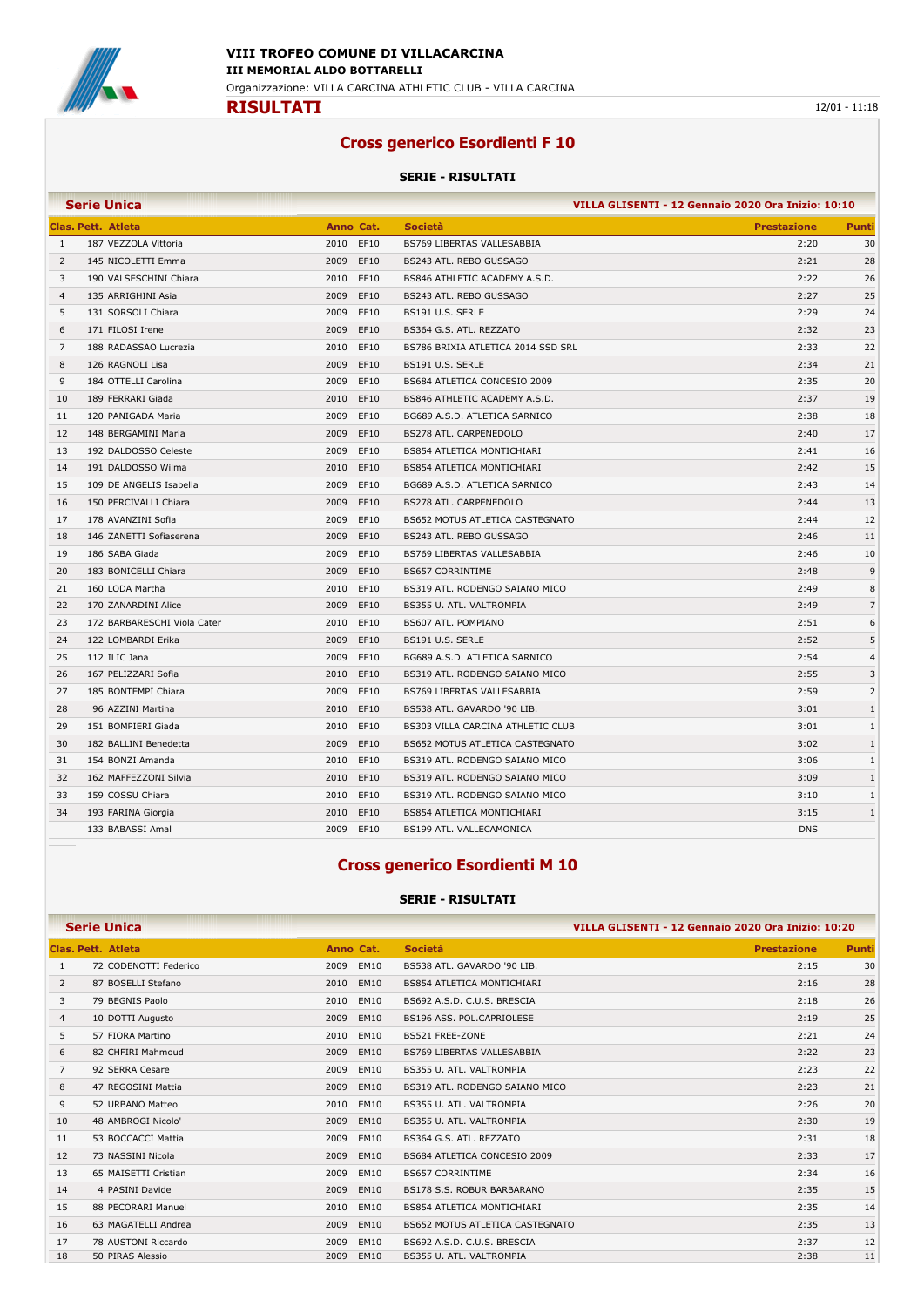| 19 | 68 GATTA Marc              | 2009 | EM10        | BS684 ATLETICA CONCESIO 2009           | 2:39       | 10             |
|----|----------------------------|------|-------------|----------------------------------------|------------|----------------|
| 20 | 11 CATTANE Paolo           | 2009 | <b>EM10</b> | BS199 ATL. VALLECAMONICA               | 2:40       | 9              |
| 21 | 86 CAENARO Michele         | 2009 | EM10        | BS786 BRIXIA ATLETICA 2014 SSD SRL     | 2:40       | 8              |
| 22 | 55 BODEI Riccardo          | 2009 | <b>EM10</b> | BS364 G.S. ATL. REZZATO                | 2:42       | $\overline{7}$ |
| 23 | 43 CHIESA Alessandro       | 2010 | <b>EM10</b> | BS319 ATL, RODENGO SAIANO MICO         | 2:44       | 6              |
| 24 | 49 GUZZA Ivan              | 2009 | EM10        | BS355 U. ATL. VALTROMPIA               | 2:50       | 5              |
| 25 | 44 MORELLO Andrea          | 2010 | EM10        | BS319 ATL. RODENGO SAIANO MICO         | 2:50       | $\overline{4}$ |
| 26 | 2 FRANCESCHINI Riccardo    | 2009 | <b>EM10</b> | BS178 S.S. ROBUR BARBARANO             | 2:52       | 3              |
| 27 | 32 ARRIGHI Davide          | 2009 | EM10        | BS278 ATL. CARPENEDOLO                 | 2:52       | $\overline{2}$ |
| 28 | 59 FAGLIA Tommaso          | 2010 | <b>EM10</b> | BS607 ATL. POMPIANO                    | 2:53       | $\mathbf{1}$   |
| 29 | 60 CASADEI Lorenzo         | 2010 | <b>EM10</b> | <b>BS652 MOTUS ATLETICA CASTEGNATO</b> | 2:54       | $\mathbf{1}$   |
| 30 | 19 CIOLLARO Edoardo        | 2009 | <b>EM10</b> | BS243 ATL. REBO GUSSAGO                | 2:54       | $\mathbf{1}$   |
| 31 | 34 FORNARI Jonathan        | 2009 | EM10        | BS278 ATL. CARPENEDOLO                 | 2:55       | $\mathbf{1}$   |
| 32 | 40 BOSSINI Filippo         | 2009 | EM10        | BS303 VILLA CARCINA ATHLETIC CLUB      | 2:55       | $\mathbf{1}$   |
| 33 | 81 FERRARI Daniele         | 2010 | EM10        | BS692 A.S.D. C.U.S. BRESCIA            | 2:55       | 1              |
| 34 | 89 PELIZZARI Umberto       | 2010 | <b>EM10</b> | BS854 ATLETICA MONTICHIARI             | 2:56       | $\mathbf{1}$   |
| 35 | 41 BORSARINI Mattia        | 2010 | <b>EM10</b> | BS319 ATL. RODENGO SAIANO MICO         | 2:57       | 1              |
| 36 | 38 SORA Paolo              | 2010 | <b>EM10</b> | BS278 ATL. CARPENEDOLO                 | 2:57       | $\mathbf{1}$   |
| 37 | 46 PENSIERI Francesco      | 2010 | EM10        | BS319 ATL. RODENGO SAIANO MICO         | 2:58       | $\mathbf{1}$   |
| 38 | 56 RAGNOLI Andrea          | 2009 | EM10        | BS364 G.S. ATL. REZZATO                | 3:02       | 1              |
| 39 | 67 MIGLIORI Andrea         | 2010 | EM10        | <b>BS657 CORRINTIME</b>                | 3:02       | $\mathbf{1}$   |
| 40 | 36 MURA Stefano            | 2010 | <b>EM10</b> | <b>BS278 ATL, CARPENEDOLO</b>          | 3:03       | $\mathbf{1}$   |
| 41 | 70 MAINARDI Pietro         | 2009 | EM10        | BS684 ATLETICA CONCESIO 2009           | 3:04       | 1              |
| 42 | 31 VENTURELLI Stephen      | 2010 | EM10        | BS243 ATL. REBO GUSSAGO                | 3:06       | $\mathbf{1}$   |
| 43 | 29 LODA Francesco          | 2009 | EM10        | BS243 ATL. REBO GUSSAGO                | 3:07       | $\mathbf{1}$   |
| 44 | 93 PEZZOTTI Marco          | 2009 | <b>EM10</b> | BS538 ATL. GAVARDO '90 LIB.            | 3:07       | 1              |
| 45 | 42 BRONTESI Marco Achille  | 2010 | EM10        | BS319 ATL. RODENGO SAIANO MICO         | 3:15       | 1              |
| 46 | 77 TURELLA Edoardo Ludovic | 2010 | <b>EM10</b> | BS684 ATLETICA CONCESIO 2009           | 3:20       | $\mathbf{1}$   |
| 47 | 30 UBERTI Samuele          | 2009 | <b>EM10</b> | BS243 ATL. REBO GUSSAGO                | 3:20       | 1              |
| 48 | 75 NERVI Michele           | 2010 | <b>EM10</b> | BS684 ATLETICA CONCESIO 2009           | 3:29       | $\mathbf{1}$   |
|    | 80 DELLE DONNE Nicolo'     | 2010 | EM10        | BS692 A.S.D. C.U.S. BRESCIA            | <b>DNS</b> |                |
|    | 1 FRANCESCHINI Nicolo'     | 2009 | <b>EM10</b> | <b>BS178 S.S. ROBUR BARBARANO</b>      | <b>DNS</b> |                |

## **Cross generico Ragazze**

|                | <b>Serie Unica</b><br>VILLA GLISENTI - 12 Gennaio 2020 Ora Inizio: 10:30 |           |           |                                    |                    |                |  |
|----------------|--------------------------------------------------------------------------|-----------|-----------|------------------------------------|--------------------|----------------|--|
|                | <b>Clas. Pett. Atleta</b>                                                | Anno Cat. |           | <b>Società</b>                     | <b>Prestazione</b> | Punti          |  |
| -1             | 247 MURTAS Nicole                                                        | 2007 RF   |           | <b>BS657 CORRINTIME</b>            | 4:28               | 30             |  |
| 2              | 901 FERRARATO Gloria                                                     | 2007 RF   |           | BS178 S.S. ROBUR BARBARANO         | 4:43               | 28             |  |
| 3              | 905 BENEDETTI Alice                                                      | 2007      | <b>RF</b> | BS199 ATL. VALLECAMONICA           | 4:54               | 26             |  |
| $\overline{4}$ | 931 BENATTI Manal                                                        | 2008      | <b>RF</b> | <b>BS640 AV SPORTING TEAM</b>      | 4:55               | 25             |  |
| 5              | 276 VALSESCHINI Giulia                                                   | 2008      | <b>RF</b> | BS846 ATHLETIC ACADEMY A.S.D.      | 4:56               | 24             |  |
| 6              | 910 MARTINI Marzia                                                       | 2007      | <b>RF</b> | <b>BS278 ATL, CARPENEDOLO</b>      | 4:57               | 23             |  |
| 7              | 256 PEDRINI Elisabetta                                                   | 2007      | <b>RF</b> | BS786 BRIXIA ATLETICA 2014 SSD SRL | 4:59               | 22             |  |
| 8              | 908 SPINELLO Giulia                                                      | 2008      | <b>RF</b> | BS243 ATL. REBO GUSSAGO            | 5:00               | 21             |  |
| 9              | 233 BONFIGLIO Noemi                                                      | 2007      | <b>RF</b> | <b>BS640 AV SPORTING TEAM</b>      | 5:00               | 20             |  |
| 10             | 248 POIATTI Elisa                                                        | 2007      | <b>RF</b> | <b>BS657 CORRINTIME</b>            | 5:01               | 19             |  |
| 11             | 270 NEGRI Martina                                                        | 2008      | <b>RF</b> | BS846 ATHLETIC ACADEMY A.S.D.      | 5:03               | 18             |  |
| 12             | 249 RONCHI Francesca                                                     | 2008      | <b>RF</b> | <b>BS657 CORRINTIME</b>            | 5:04               | 17             |  |
| 13             | 916 FRIGOLI Arianna                                                      | 2008      | <b>RF</b> | BS319 ATL. RODENGO SAIANO MICO     | 5:04               | 16             |  |
| 14             | 246 BOLIS Sara                                                           | 2007      | <b>RF</b> | <b>BS657 CORRINTIME</b>            | 5:05               | 15             |  |
| 15             | 913 BERGOMI Sara                                                         | 2007      | <b>RF</b> | BS318 ATL. CHIARI 1964 LIB.        | 5:05               | 14             |  |
| 16             | 926 RITARDO Giulia                                                       | 2007 RF   |           | BS377 ATL. BEDIZZOLE               | 5:06               | 13             |  |
| 17             | 918 QUARESMINI Anna                                                      | 2007      | <b>RF</b> | BS319 ATL. RODENGO SAIANO MICO     | 5:06               | 12             |  |
| 18             | 925 MARRAS Cristina                                                      | 2007      | <b>RF</b> | BS377 ATL. BEDIZZOLE               | 5:07               | 11             |  |
| 19             | 914 BRAGHINI Giulia                                                      | 2007      | <b>RF</b> | BS318 ATL. CHIARI 1964 LIB.        | 5:11               | 10             |  |
| 20             | 915 BONTEMPI Francesca                                                   | 2007      | <b>RF</b> | BS319 ATL. RODENGO SAIANO MICO     | 5:11               | 9              |  |
| 21             | 250 STOFLER Federica                                                     | 2008      | <b>RF</b> | <b>BS657 CORRINTIME</b>            | 5:11               | 8              |  |
| 22             | 245 BIANCHI Martina                                                      | 2007      | <b>RF</b> | <b>BS657 CORRINTIME</b>            | 5:12               | $\overline{7}$ |  |
| 23             | 927 SCARONI Sofia                                                        | 2008      | <b>RF</b> | BS377 ATL, BEDIZZOLE               | 5:14               | 6              |  |
| 24             | 930 LORINI Sofia                                                         | 2008      | <b>RF</b> | BS607 ATL. POMPIANO                | 5:17               | 5              |  |
| 25             | 917 PENSIERI Alice                                                       | 2007 RF   |           | BS319 ATL, RODENGO SAIANO MICO     | 5:18               | $\overline{4}$ |  |
| 26             | 923 DOMINICI Ilenia                                                      | 2007      | <b>RF</b> | BS377 ATL. BEDIZZOLE               | 5:22               | 3              |  |
| 27             | 242 GREGORIO Ilary                                                       | 2007      | <b>RF</b> | BS652 MOTUS ATLETICA CASTEGNATO    | 5:30               | 2              |  |
| 28             | 236 BELTRAMELLI Martina                                                  | 2007      | <b>RF</b> | BS652 MOTUS ATLETICA CASTEGNATO    | 5:31               | $\mathbf{1}$   |  |
| 29             | 900 DEL PESCE Emma                                                       | 2007 RF   |           | BS178 S.S. ROBUR BARBARANO         | 5:32               | $\mathbf{1}$   |  |
| 30             | 909 BONDIOLI Daniela                                                     | 2007      | <b>RF</b> | BS278 ATL. CARPENEDOLO             | 5:40               | $\mathbf{1}$   |  |
| 31             | 904 DUSI Giulia                                                          | 2007      | <b>RF</b> | BS191 U.S. SERLE                   | 5:42               | $\mathbf{1}$   |  |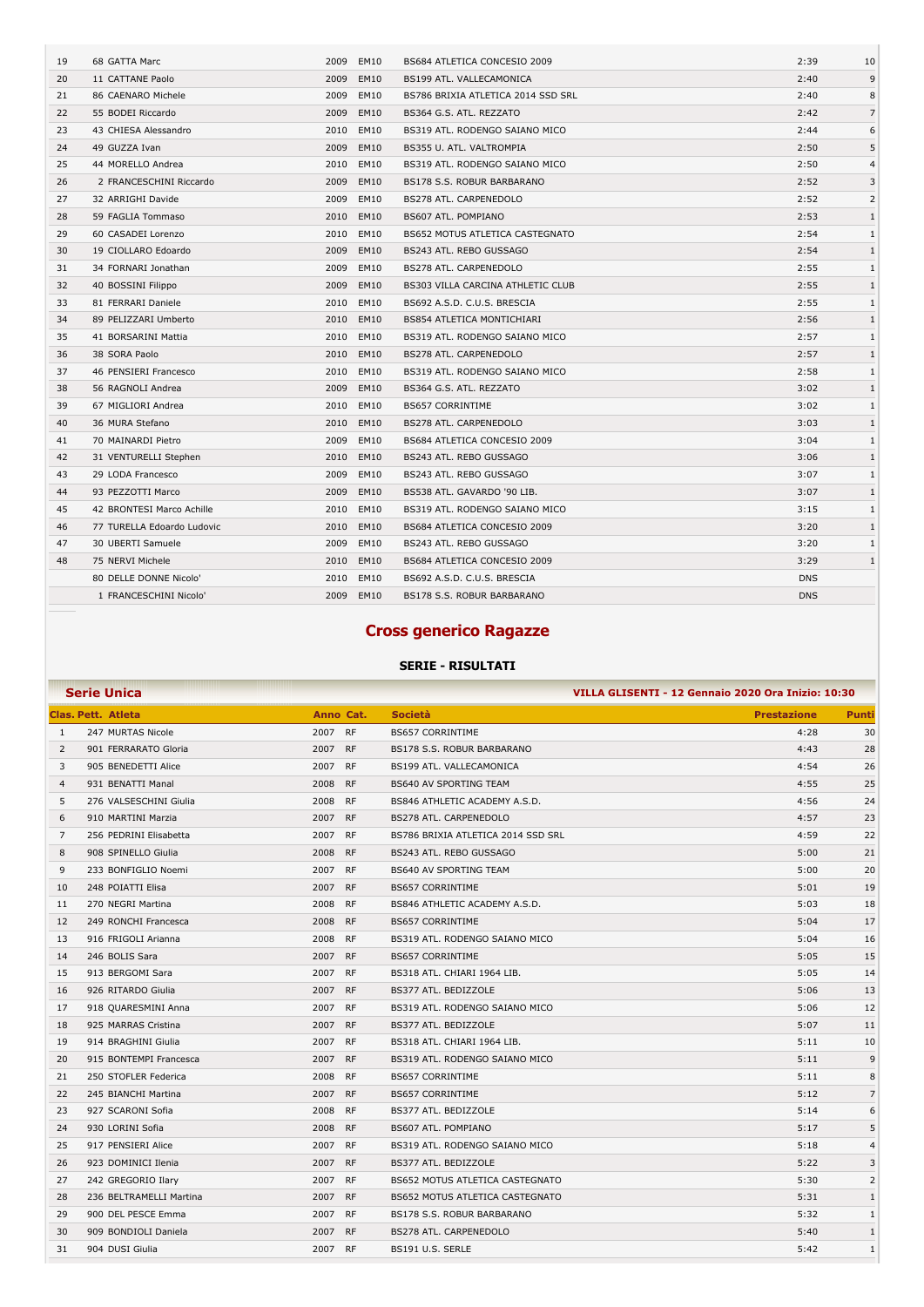| 32 | 907 GATELLI Valentina  | 2008 | <b>RF</b> | BS243 ATL. REBO GUSSAGO            | 5:46       | $\mathbf{1}$ |
|----|------------------------|------|-----------|------------------------------------|------------|--------------|
| 33 | 240 GIORDANO Francesca | 2007 | <b>RF</b> | BS652 MOTUS ATLETICA CASTEGNATO    | 5:46       | $\mathbf{1}$ |
| 34 | 924 FAINI Camilla      | 2007 | <b>RF</b> | BS377 ATL. BEDIZZOLE               | 5:51       |              |
| 35 | 928 DI MARZIO Sofia    | 2007 | <b>RF</b> | BS521 FREE-ZONE                    | 5:54       |              |
| 36 | 912 CASANA Martina     | 2008 | <b>RF</b> | BS303 VILLA CARCINA ATHLETIC CLUB  | 5:55       |              |
| 37 | 921 PELOSI Chiara      | 2008 | <b>RF</b> | BS355 U. ATL. VALTROMPIA           | 6:00       |              |
| 38 | 277 NUOZZI Lisa        | 2007 | <b>RF</b> | <b>BS854 ATLETICA MONTICHIARI</b>  | 6:02       |              |
| 39 | 258 VEZZOLI Isabel     | 2008 | <b>RF</b> | BS786 BRIXIA ATLETICA 2014 SSD SRL | 6:03       |              |
| 40 | 911 SORA Clara         | 2008 | <b>RF</b> | <b>BS278 ATL. CARPENEDOLO</b>      | 6:12       |              |
| 41 | 902 DAMIANI Lucia      | 2007 | <b>RF</b> | BS186 C.S. LIB. GUSSAGO            | 6:13       |              |
| 42 | 920 MIJUSKOVIC Milena  | 2008 | <b>RF</b> | BS355 U. ATL. VALTROMPIA           | 6:17       |              |
| 43 | 244 OUEDRAOGO Cheyenne | 2007 | <b>RF</b> | BS652 MOTUS ATLETICA CASTEGNATO    | 6:20       |              |
| 44 | 251 EL HAIBOUBI Fatima | 2008 | <b>RF</b> | <b>BS769 LIBERTAS VALLESABBIA</b>  | 6:27       |              |
|    | 919 ARAIBA Miriam      | 2008 | <b>RF</b> | BS355 U. ATL. VALTROMPIA           | <b>DNS</b> |              |
|    | 922 SCALVINI Vittoria  | 2007 | <b>RF</b> | BS355 U. ATL. VALTROMPIA           | <b>DNS</b> |              |
|    |                        |      |           |                                    |            |              |

### **Cross generico Ragazzi**

### **SERIE - RISULTATI**

|                | <b>Serie Unica</b>          |                   |                                    | VILLA GLISENTI - 12 Gennaio 2020 Ora Inizio: 10:40 |                  |
|----------------|-----------------------------|-------------------|------------------------------------|----------------------------------------------------|------------------|
|                | <b>Clas. Pett. Atleta</b>   | Anno Cat.         | <b>Società</b>                     | <b>Prestazione</b>                                 | <b>Punti</b>     |
| $\mathbf{1}$   | 838 MAFFAZIOLI Dawit        | 2007<br><b>RM</b> | BS652 MOTUS ATLETICA CASTEGNATO    | 4:14                                               | 30               |
| $\overline{2}$ | 841 MIORINI Francesco       | 2007<br><b>RM</b> | <b>BS657 CORRINTIME</b>            | 4:23                                               | 28               |
| 3              | 830 LOMBARDI Marco          | 2008<br><b>RM</b> | BS521 FREE-ZONE                    | 4:24                                               | 26               |
| $\overline{4}$ | 827 BRESCIANI SAOTTINI Vale | 2007<br><b>RM</b> | BS364 G.S. ATL. REZZATO            | 4:25                                               | 25               |
| 5              | 821 REGOSINI Luca           | 2007<br><b>RM</b> | BS319 ATL. RODENGO SAIANO MICO     | 4:26                                               | 24               |
| 6              | 802 GASPARINI Nicola        | 2007<br><b>RM</b> | BS178 S.S. ROBUR BARBARANO         | 4:28                                               | 23               |
| 7              | 824 PELI Matteo             | 2007<br><b>RM</b> | BS355 U. ATL. VALTROMPIA           | 4:34                                               | 22               |
| 8              | 840 DI MAIO Christian       | 2008<br><b>RM</b> | <b>BS657 CORRINTIME</b>            | 4:37                                               | 21               |
| 9              | 835 BERTELLI Daniele        | <b>RM</b><br>2007 | BS652 MOTUS ATLETICA CASTEGNATO    | 4:38                                               | 20               |
| 10             | 803 BEN MERIGM Mohamed Elhe | 2007<br><b>RM</b> | BS186 C.S. LIB. GUSSAGO            | 4:42                                               | 19               |
| 11             | 829 BUFFOLI Ephram          | 2008<br><b>RM</b> | BS521 FREE-ZONE                    | 4:43                                               | 18               |
| 12             | 825 SERRA Massimiliano      | 2007<br><b>RM</b> | BS355 U. ATL. VALTROMPIA           | 4:44                                               | 17               |
| 13             | 818 MAESTROLI Manuel        | 2007<br><b>RM</b> | BS319 ATL. RODENGO SAIANO MICO     | 4:45                                               | 16               |
| 14             | 839 ORIZIO Mattia Luigi     | 2007<br><b>RM</b> | BS652 MOTUS ATLETICA CASTEGNATO    | 4:46                                               | 15               |
| 15             | 815 MARCHETTI Giorgio       | <b>RM</b><br>2007 | BS318 ATL. CHIARI 1964 LIB.        | 4:46                                               | 14               |
| 16             | 850 VEDOVELLO Emanuele Karo | 2007<br><b>RM</b> | <b>BS854 ATLETICA MONTICHIARI</b>  | 4:46                                               | 13               |
| 17             | 820 PELLEGRINI Luca         | 2007<br><b>RM</b> | BS319 ATL. RODENGO SAIANO MICO     | 4:47                                               | 12               |
| 18             | 812 VENTURELLI Leonardo     | 2007<br><b>RM</b> | BS243 ATL. REBO GUSSAGO            | 4:51                                               | 11               |
| 19             | 800 AMARI Alessandro        | 2007<br><b>RM</b> | BG228 U.S. ROGNO                   | 4:55                                               | 10               |
| 20             | 808 DELL'AERA Giorgio       | <b>RM</b><br>2007 | BS199 ATL. VALLECAMONICA           | 4:56                                               | $\mathsf 9$      |
| 21             | 801 TOINI Gioele            | 2008<br><b>RM</b> | BG228 U.S. ROGNO                   | 4:57                                               | $\,$ 8 $\,$      |
| 22             | 810 BERTELLI Riccardo       | 2008<br><b>RM</b> | BS243 ATL. REBO GUSSAGO            | 4:58                                               | $\overline{7}$   |
| 23             | 843 BELLERI Diego           | 2007<br><b>RM</b> | BS684 ATLETICA CONCESIO 2009       | 4:59                                               | $\boldsymbol{6}$ |
| 24             | 823 LELA Simone             | 2008<br><b>RM</b> | BS355 U. ATL. VALTROMPIA           | 5:00                                               | 5                |
| 25             | 831 BUSSATORI Luca          | 2008<br><b>RM</b> | BS607 ATL. POMPIANO                | 5:01                                               | $\overline{4}$   |
| 26             | 849 PORCELLI Edoardo        | 2007<br><b>RM</b> | BS786 BRIXIA ATLETICA 2014 SSD SRL | 5:01                                               | 3                |
| 27             | 811 PERONI Giordano         | 2008<br><b>RM</b> | BS243 ATL. REBO GUSSAGO            | 5:09                                               | 2                |
| 28             | 846 FAVARI Pietro           | 2008<br><b>RM</b> | BS692 A.S.D. C.U.S. BRESCIA        | 5:11                                               | $\mathbf{1}$     |
| 29             | 847 PEROTTA Filippo         | 2008<br><b>RM</b> | BS692 A.S.D. C.U.S. BRESCIA        | 5:16                                               | $\mathbf{1}$     |
| 30             | 804 ELABSAWY Mostafa Mohame | 2007<br><b>RM</b> | BS186 C.S. LIB. GUSSAGO            | 5:19                                               | $\mathbf{1}$     |
| 31             | 822 ZAMPEDRI Daniel         | 2007<br><b>RM</b> | BS319 ATL. RODENGO SAIANO MICO     | 5:22                                               | $\mathbf{1}$     |
| 32             | 819 MORELLO Samuele         | 2007<br><b>RM</b> | BS319 ATL. RODENGO SAIANO MICO     | 5:23                                               | $\mathbf{1}$     |
| 33             | 842 ANDREOLI Davide         | 2008<br><b>RM</b> | BS684 ATLETICA CONCESIO 2009       | 5:23                                               | $\mathbf{1}$     |
| 34             | 814 RABAIOLI Stefano        | 2007<br><b>RM</b> | BS303 VILLA CARCINA ATHLETIC CLUB  | 5:24                                               | $\mathbf{1}$     |
| 35             | 848 FRUGONI Stefano         | 2007<br><b>RM</b> | BS786 BRIXIA ATLETICA 2014 SSD SRL | 5:24                                               | $\,1\,$          |
| 36             | 826 BAZZANI Kyan Mattia     | 2008<br><b>RM</b> | BS364 G.S. ATL. REZZATO            | 5:26                                               | $\mathbf{1}$     |
| 37             | 828 OGNA Marco              | 2007<br><b>RM</b> | BS364 G.S. ATL. REZZATO            | 5:32                                               | $\mathbf{1}$     |
| 38             | 809 FERRETTI Filippo        | 2008<br><b>RM</b> | BS201 U.S. AUDACES NAVE            | 5:35                                               | $\mathbf{1}$     |
| 39             | 836 FORTI Lorenzo           | 2007<br><b>RM</b> | BS652 MOTUS ATLETICA CASTEGNATO    | 5:46                                               | $\mathbf{1}$     |
| 40             | 813 BOMPIERI Cristian       | <b>RM</b><br>2008 | BS303 VILLA CARCINA ATHLETIC CLUB  | 6:09                                               | $\mathbf{1}$     |
| 41             | 816 BELLERI Lorenzo         | 2007<br><b>RM</b> | BS319 ATL. RODENGO SAIANO MICO     | 6:12                                               | $\mathbf{1}$     |
| 42             | 837 GOSIO Diego             | <b>RM</b><br>2007 | BS652 MOTUS ATLETICA CASTEGNATO    | 6:17                                               | $\mathbf{1}$     |
|                | 845 BASSI Pietro            | 2008<br><b>RM</b> | BS692 A.S.D. C.U.S. BRESCIA        | <b>DNS</b>                                         |                  |
|                | 807 BABASSI Amin            | 2007<br><b>RM</b> | BS199 ATL. VALLECAMONICA           | <b>DNS</b>                                         |                  |
|                | 806 ARICHE Ali              | 2008 RM           | BS199 ATL. VALLECAMONICA           | <b>DNS</b>                                         |                  |

# **Cross generico Cadette**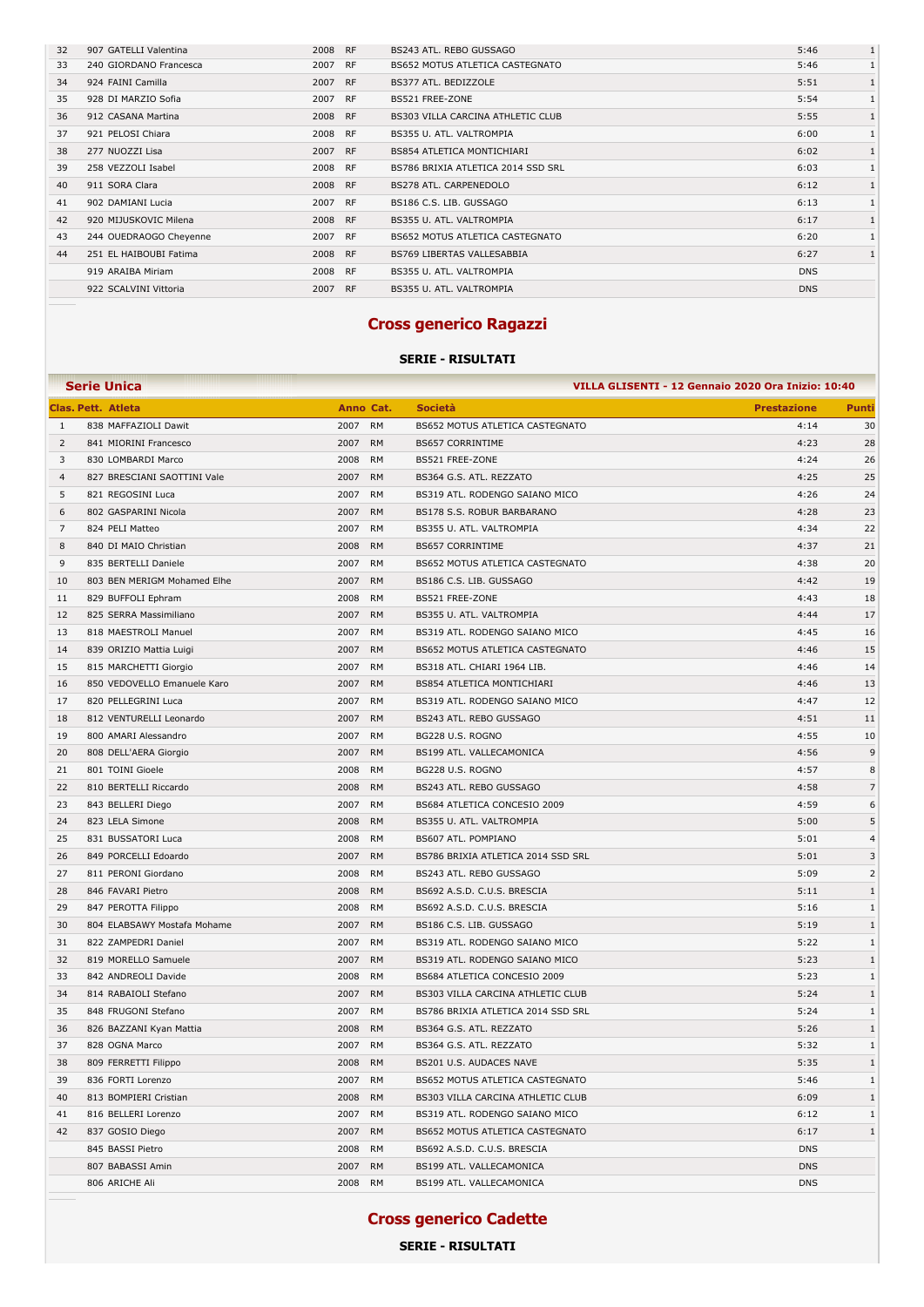|                | <b>Serie Unica</b>       |                   | VILLA GLISENTI - 12 Gennaio 2020 Ora Inizio: 10:40 |                    |              |  |
|----------------|--------------------------|-------------------|----------------------------------------------------|--------------------|--------------|--|
|                | Clas, Pett. Atleta       | Anno Cat.         | <b>Società</b>                                     | <b>Prestazione</b> | <b>Punti</b> |  |
| $\mathbf{1}$   | 69 MANAI Samira          | 2005 CF           | BS521 FREE-ZONE                                    | 6:45               | 30           |  |
| 2              | 70 MURA Sonia            | 2006 CF           | BS521 FREE-ZONE                                    | 6:45               | 28           |  |
| 3              | 36 DONATI Marta          | 2005 CF           | BS319 ATL. RODENGO SAIANO MICO                     | 7:04               | 26           |  |
| 4              | 18 KAUR Tarnpreet        | 2005 CF           | BS199 ATL. VALLECAMONICA                           | 7:13               | 25           |  |
| 5              | 7 LOMBARDI Veronica      | 2006 CF           | BS191 U.S. SERLE                                   | 7:15               | 24           |  |
| 6              | 3 BERTOLI Lucrezia       | 2005 CF           | BS191 U.S. SERLE                                   | 7:24               | 23           |  |
| $\overline{7}$ | 30 FESTA Alice           | 2006 CF           | BS318 ATL. CHIARI 1964 LIB.                        | 7:29               | 22           |  |
| 8              | 15 CORTINOVIS Chiara     | 2006 CF           | BS199 ATL. VALLECAMONICA                           | 7:30               | 21           |  |
| 9              | 71 MARS Bassma           | 2006 CF           | BS607 ATL. POMPIANO                                | 7:38               | 20           |  |
| 10             | 32 FOGLIATA Vanessa      | 2005 CF           | BS318 ATL. CHIARI 1964 LIB.                        | 7:44               | 19           |  |
| 11             | 6 GUATTA Giorgia         | 2006 CF           | BS191 U.S. SERLE                                   | 7:46               | 18           |  |
| 12             | 56 RIFFI Lamiae          | 2006 CF           | BS355 U. ATL. VALTROMPIA                           | 7:46               | 17           |  |
| 13             | 43 QUARESMINI Greta      | 2005 CF           | BS319 ATL. RODENGO SAIANO MICO                     | 7:51               | 16           |  |
| 14             | 34 ZAGARIA Audrey        | 2006 CF           | BS318 ATL. CHIARI 1964 LIB.                        | 7:56               | 15           |  |
| 15             | 21 RAVELLI Michela       | 2005 CF           | BS199 ATL. VALLECAMONICA                           | 8:04               | 14           |  |
| 16             | 48 CARPINTERI Francesca  | 2006<br><b>CF</b> | BS355 U. ATL. VALTROMPIA                           | 8:13               | 13           |  |
| 17             | 60 FRANCESCON Elisa      | 2006 CF           | BS377 ATL. BEDIZZOLE                               | 8:19               | 12           |  |
| 18             | 61 BALDUCHELLI Valentina | 2005 CF           | BS521 FREE-ZONE                                    | 8:27               | 11           |  |
| 19             | 28 ASSONI Rita           | 2005 CF           | BS318 ATL. CHIARI 1964 LIB.                        | 8:28               | 10           |  |
| 20             | 27 GUERRINI Emma         | 2006 CF           | BS278 ATL. CARPENEDOLO                             | 8:56               | 9            |  |
| 21             | 54 PERCIVALLI Camilla    | 2005 CF           | BS355 U. ATL. VALTROMPIA                           | 9:03               | 8            |  |
|                | 44 SONCINI Alice         | 2005 CF           | BS319 ATL. RODENGO SAIANO MICO                     | <b>DNS</b>         |              |  |
|                | 23 FEBBRARI Elisabetta   | 2006 CF           | BS243 ATL, REBO GUSSAGO                            | <b>DNS</b>         |              |  |

### **Cross generico Cadetti**

|                | <b>Serie Unica</b>         |         |           | VILLA GLISENTI - 12 Gennaio 2020 Ora Inizio: 10:53 |                    |                |
|----------------|----------------------------|---------|-----------|----------------------------------------------------|--------------------|----------------|
|                | <b>Clas. Pett. Atleta</b>  |         | Anno Cat. | <b>Società</b>                                     | <b>Prestazione</b> | Punti          |
| 1              | 877 BISCACCIANTI Samuele   | 2005 CM |           | BS521 FREE-ZONE                                    | 9:12               | 30             |
| 2              | 854 MOROSINI Nicola        | 2005 CM |           | BG228 U.S. ROGNO                                   | 9:16               | 28             |
| 3              | 865 CAFARELLI Lorenzo      | 2005    | <b>CM</b> | BS319 ATL. RODENGO SAIANO MICO                     | 9:25               | 26             |
| $\overline{4}$ | 887 CORSINI Massimiliano   | 2006    | <b>CM</b> | <b>BS836 F.O.RUNNING TEAM</b>                      | 9:27               | 25             |
| 5              | 858 SIMONCELLI Leonardo    | 2005    | <b>CM</b> | BS183 C.S. S.ROCCHINO                              | 9:28               | 24             |
| 6              | 876 BERTOLETTI Tommaso     | 2005    | <b>CM</b> | BS521 FREE-ZONE                                    | 9:33               | 23             |
| $\overline{7}$ | 864 AIARDI Riccardo        | 2005    | <b>CM</b> | BS319 ATL. RODENGO SAIANO MICO                     | 9:44               | 22             |
| 8              | 870 MIJUSKOVIC Nicola      | 2005    | CM        | BS355 U. ATL. VALTROMPIA                           | 9:55               | 21             |
| 9              | 855 ZANI Nicola            | 2005    | <b>CM</b> | BG228 U.S. ROGNO                                   | 9:56               | 20             |
| 10             | 888 VALSESCHINI Marco      | 2006 CM |           | BS846 ATHLETIC ACADEMY A.S.D.                      | 9:57               | 19             |
| 11             | 873 MARRALE Jacopo         | 2005    | <b>CM</b> | BS364 G.S. ATL. REZZATO                            | 10:03              | 18             |
| 12             | 867 GALENTI Nicola         | 2006 CM |           | BS319 ATL. RODENGO SAIANO MICO                     | 10:07              | 17             |
| 13             | 863 REBOLDI Pietro         | 2006    | CM        | BS243 ATL. REBO GUSSAGO                            | 10:08              | 16             |
| 14             | 861 SINGH Amritpal         | 2005    | <b>CM</b> | BS199 ATL. VALLECAMONICA                           | 10:09              | 15             |
| 15             | 872 GHITTI Samuele         | 2006    | <b>CM</b> | BS364 G.S. ATL. REZZATO                            | 10:12              | 14             |
| 16             | 853 CORRENT Daniele        | 2005    | <b>CM</b> | BG228 U.S. ROGNO                                   | 10:14              | 13             |
| 17             | 856 BARUFFALDI Paolo       | 2005    | <b>CM</b> | BS178 S.S. ROBUR BARBARANO                         | 10:19              | 12             |
| 18             | 860 FISICARO Matteo Angelo | 2006 CM |           | BS199 ATL. VALLECAMONICA                           | 10:20              | 11             |
| 19             | 883 BOSIO Luca             | 2005 CM |           | BS769 LIBERTAS VALLESABBIA                         | 10:21              | 10             |
| 20             | 881 FILIPPI Camillo        | 2006    | CM        | <b>BS657 CORRINTIME</b>                            | 10:27              | 9              |
| 21             | 879 VALOTTI Giacomo        | 2006 CM |           | BS575 ATL. VIRTUS CASTENEDOLO                      | 10:31              | 8              |
| 22             | 859 ARICHE Marwane         | 2006 CM |           | BS199 ATL. VALLECAMONICA                           | 10:35              | $\overline{7}$ |
| 23             | 871 PREVICINI Nicola       | 2006 CM |           | BS355 U. ATL. VALTROMPIA                           | 10:36              | 6              |
| 24             | 857 MESZAROS Catalin Ionut | 2006 CM |           | BS178 S.S. ROBUR BARBARANO                         | 10:46              | 5              |
| 25             | 869 BERTAGNA Tommaso       | 2006    | CM        | BS355 U. ATL. VALTROMPIA                           | 10:55              | $\overline{4}$ |
| 26             | 868 LOMBARDI Mattia        | 2005    | <b>CM</b> | BS319 ATL. RODENGO SAIANO MICO                     | 11:08              | 3              |
| 27             | 852 CORRENT Davide         | 2006    | <b>CM</b> | BG228 U.S. ROGNO                                   | 11:09              | $\overline{2}$ |
| 28             | 886 RAGGI Stefano          | 2005    | <b>CM</b> | BS769 LIBERTAS VALLESABBIA                         | 11:14              | $\mathbf{1}$   |
| 29             | 875 BELLERI Mirko          | 2006    | <b>CM</b> | BS521 FREE-ZONE                                    | 11:47              | $1\,$          |
| 30             | 878 SINA Mattia            | 2006 CM |           | BS521 FREE-ZONE                                    | 11:48              | $\mathbf{1}$   |
| 31             | 882 MARTINAZZOLI Andrea    | 2005    | <b>CM</b> | <b>BS657 CORRINTIME</b>                            | 12:15              | $\mathbf{1}$   |
| 32             | 851 BOLANDRINA Stefano     | 2006    | <b>CM</b> | BG228 U.S. ROGNO                                   | 12:20              | $\mathbf{1}$   |
| 33             | 884 GHIDINELLI Pietro      | 2006    | <b>CM</b> | BS769 LIBERTAS VALLESABBIA                         | 12:32              | $1\,$          |
| 34             | 880 CROTTI Federico        | 2006    | <b>CM</b> | BS607 ATL. POMPIANO                                | 12:32              | $\mathbf{1}$   |
| 35             | 874 CECCARIGLIA Luca       | 2006 CM |           | BS377 ATL. BEDIZZOLE                               | 12:52              | $1\,$          |
| 36             | 885 GIUNTOLI Nicola        | 2006 CM |           | BS769 LIBERTAS VALLESABBIA                         | 12:53              | $\mathbf{1}$   |
| 37             | 862 ABENI Andrea           | 2006 CM |           | BS201 U.S. AUDACES NAVE                            | 13:05              | $\mathbf{1}$   |